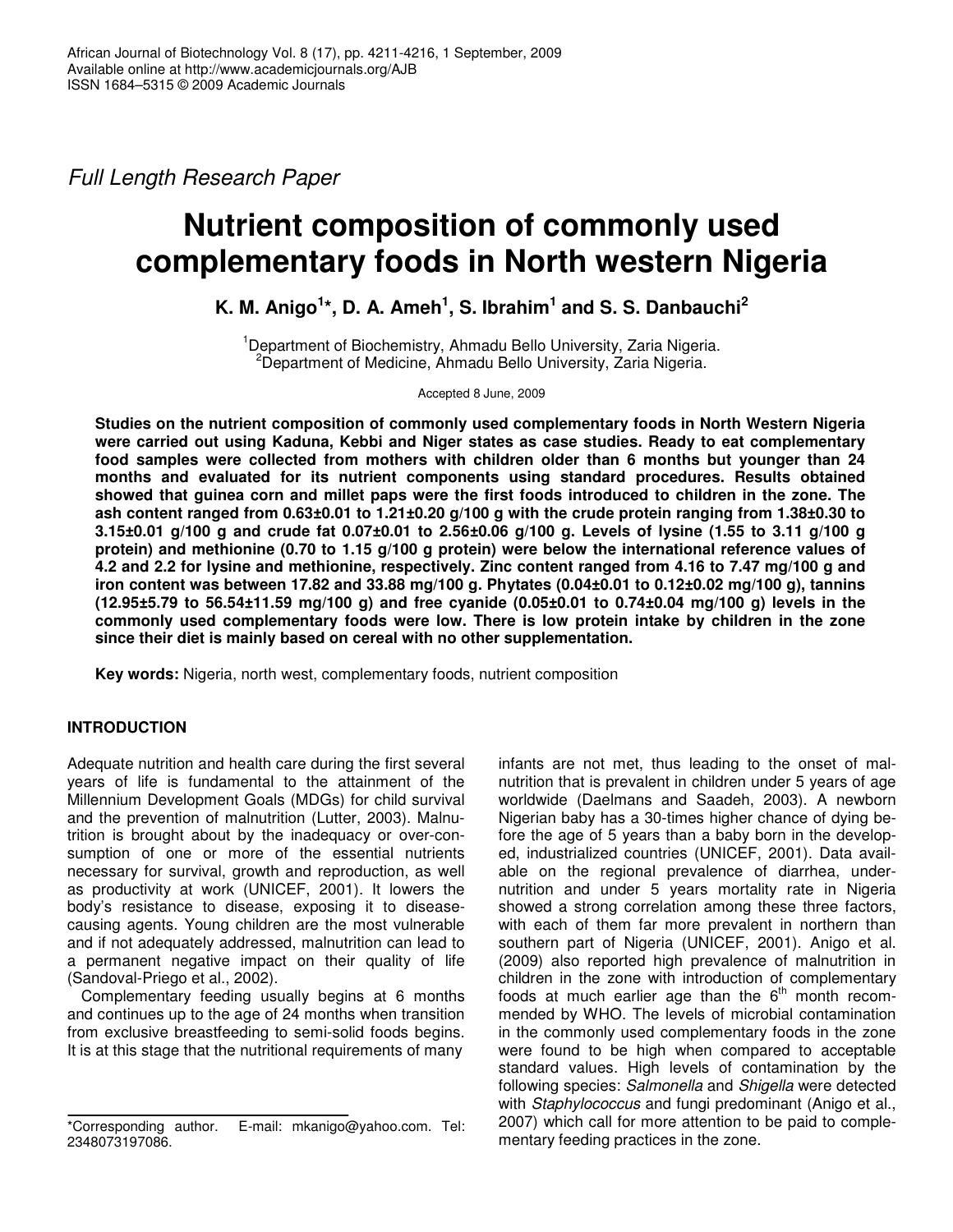| Complementary<br><b>Foods</b> | <b>Dry Matter</b>          | Ash                          | <b>Crude Fat</b>              | Crude<br><b>Protein</b> | Crude<br><b>Fibre</b>        | Total<br>Carbohydrate         |
|-------------------------------|----------------------------|------------------------------|-------------------------------|-------------------------|------------------------------|-------------------------------|
| <b>KDFN</b>                   | $17.70 \pm 0.02^{\circ}$   | $1.22 \pm 0.02^c$            | $1.91 \pm 0.14^a$             | $4.67 \pm 0.03^{6}$     | $1.51 \pm 0.06^a$            | $92.21 \pm 0.15^{\circ}$      |
| <b>KDGP</b>                   | $7.80 \pm 0.03^e$          | $1.53 \pm 0.03^{\circ}$      | $0.95 \pm 0.36^{\circ}$       | $4.24 \pm 0.48^{\circ}$ | $1.42 \pm 0.02^b$            | $93.28 \pm 0.13^{\circ}$      |
| KDI P                         | $7.95 \pm 0.04^\mathrm{d}$ | $1.21 \pm 0.20$ <sup>c</sup> | $2.02 \pm 0.04^a$             | $3.07 \pm 0.06^{\circ}$ | $1.51 \pm 0.06^{ab}$         | $93.69 \pm 0.28^{\circ}$      |
| <b>KDMP</b>                   | $8.90 \pm 0.01^{\circ}$    | $0.52 \pm 0.01$ <sup>a</sup> | $1.66 \pm 0.036^\text{ac}$    | $2.17 \pm 0.06^d$       | $0.65 \pm 0.03^{\circ}$      | $95.65 \pm 0.39^a$            |
| <b>KDPS</b>                   | $28.70 \pm 0.10^a$         | $3.50 \pm 0.56^a$            | $1.40 \pm 0.14$ <sup>bc</sup> | $5.23 \pm 0.03^a$       | $0.92 \pm 0.02$ <sup>c</sup> | $89.87 \pm 0.68$ <sup>e</sup> |

**Table 1.** Proximate composition of commonly used local complementary foods in Kaduna State (g/100 g dry matter).

Values are means ± SD of triplicate determinations. Values with different superscripts in a column differ significantly (p<0.05). KDFN = Fura nono, KDGP = Guinea corn pap, KDLP = Millet pap, KDMP = Maize pap, KDPS = Maize Porridge (pate).

Although the causes of malnutrition are many and diverse, inadequate intake of foods and essential nutrients is a major contributory factor and yet this subject is poorly researched in many developing countries including Nigeria (Kikafunda, 2003). Njongmeta et al. (1999) reported that one of the main problems in combating and preventing infant malnutrition and diarrhea in Africa is the lack of reliable data on complementary feeding practices that could guide the development of intervention measures. Any programs to improve complementary feeding must first conduct nutritional assessment of local foodstuff (George et al., 2004). Such a practice will help not only to identify the nutritional status of local diets, but may also lead to effective strategies being developed for the purpose of enhancing the nutrient composition of these traditional diets. It is against this background that attention should be focused on the promotion of household level good nutritional practices that are beneficial to the survival of children and women in this part of Nigeria. Therefore, it is vital that a study on the risk factors that that are associated with complementary feeding practices is conducted.

#### **MATERIALS AND METHODS**

#### **Study Area**

This study was carried out in North Western Nigeria based on agroecological zones of the country (UNICEF, 2001). In this zone, three States (Kaduna, Kebbi and Niger) were randomly selected based on the principal food crop grown and involving sixteen communities in eight Local Government Areas. Mothers with children older than 6 but younger than 24 months were selected and paired. In the absence of the biological mother, the person considered to be the child's caretaker (Father, Aunt, Grandmother) qualified for selection (Anigo et al., 2009).

#### **Sample collection**

Ready to eat complementary food samples commonly used in each of the selected states were collected from mothers and/or caretakers, placed in containers maintained at 4°C, and transported to the laboratory for chemical analyses.

#### **Chemical analysis**

Sample analyses and preparation of standard solutions were done according to the procedures published by AOAC (1990). Total carbohydrate (%) was determined by difference as 100% - (%moisture + %crude protein + %crude fat + %ash). Amino acid profile was determined using the method described by Spackman et al. (1958). Samples in solution were subjected to acid digestion following the method described by Allen (1974). Mineral element concentrations were determined using Zeeman Polarized Atomic Absorption Spectrophotometer (Hitachi, model 180-80) while phosphorus was determined spectrophotometrically by the Vanadomolybdate method (AOAC, 1990). Phytic acid was determined by the method of Wheeler and Ferrel (1971) and tannin was assayed by the vanillin-HCl (Earp et al., 1981). Cyanide content was determined according to the method of Ikediobi et al. (1980).

#### **Statistical analysis**

Results were expressed as mean ± standard deviation. The difference between groups of each parameter was determined using the t-test (Duncan, 1955) and statistical significance were claimed at P<0.05.

## **RESULTS**

Results for the proximate composition of complementary foods commonly used in the study areas are presented in Tables 1-3. Crude protein content of commonly used complementary foods in Kaduna State ranged from 2.17±0.06% for KDMP to 5.23±0.03 for KDPS (Table 1). KDLP had the highest crude fat content  $(2.02 \pm 0.04\%)$ while KDPS had a significantly (p<0.05) higher ash and crude protein contents. There are significant differences (p<0.05) in the total carbohydrates of all the food samples analyzed for Kaduna State. The proximate composition of those commonly used in Kebbi State is presented in Table 2. KBGP and KBFN had the lowest (1.38±0.30%) and highest (7.16±0.02%) crude protein content respectively. The crude fat content ranged from 0.07±0.01% for KBGP and KBDM to 2.93±0.39% for KBFN while ash content ranged from 1.06±0.02% for KBDM to 2.60± 0.41% for KBLP. There were significant differences (p<0.05) in the ash content while KBFN recorded signifi-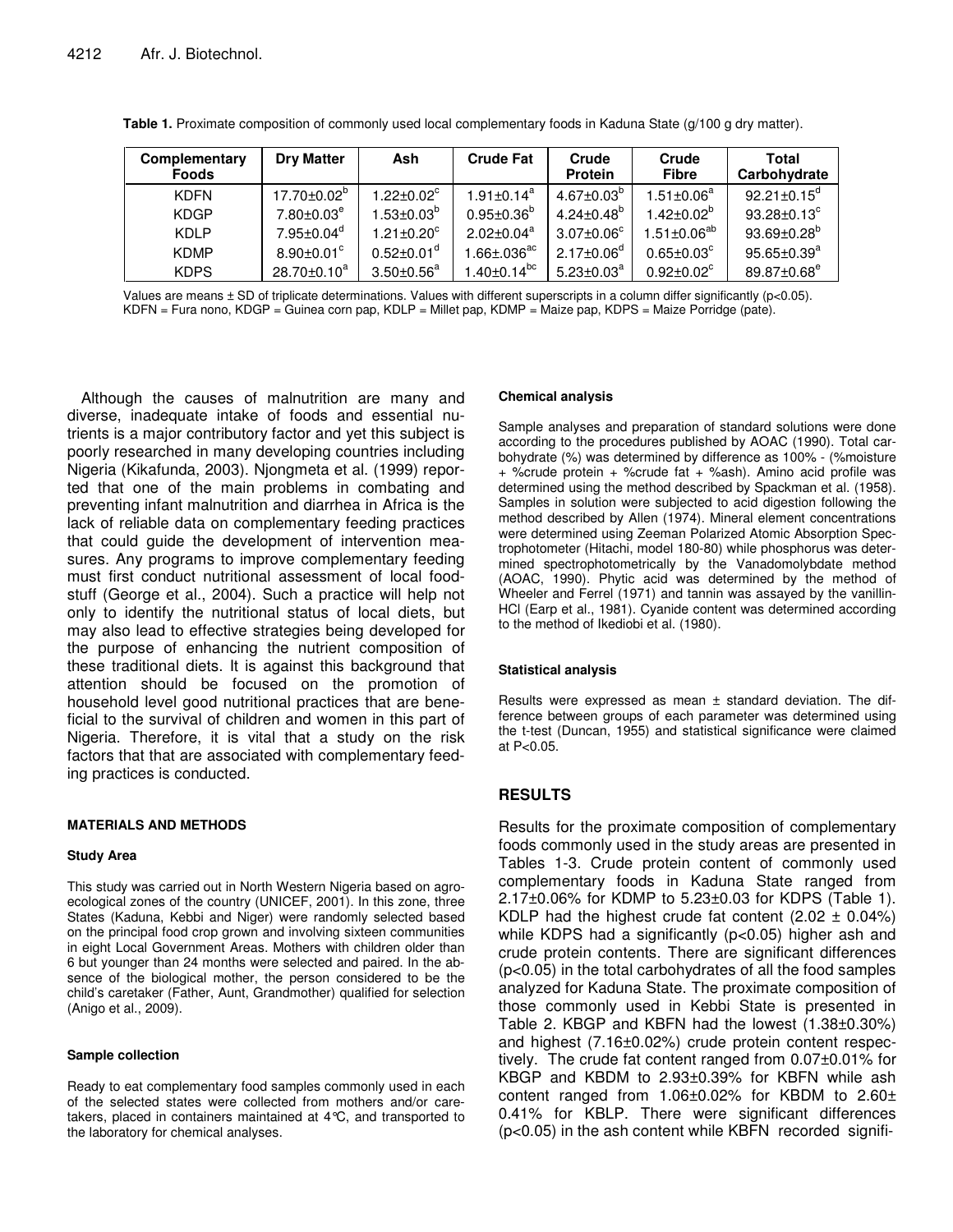| Complementary<br><b>Foods</b> | <b>Dry Matter</b> | Ash              | <b>Crude Fat</b>  | Crude<br><b>Protein</b> | <b>Crude Fibre</b> | <b>Total</b><br>Carbohydrate |
|-------------------------------|-------------------|------------------|-------------------|-------------------------|--------------------|------------------------------|
| KBDM                          | $20.70 \pm 0.02a$ | .06±0.02d        | $0.07 \pm 0.01$ d | $2.19 \pm 0.60$ cd      | $0.02 \pm 0.00c$   | 96.69±0.62a                  |
| <b>KBFN</b>                   | $15.19 \pm 0.11$  | 2.47±0.29ab      | $2.93 \pm 0.39a$  | 7.16±0.02a              | $1.21 \pm 0.01a$   | $87.44 \pm 0.34$ d           |
| <b>KBGP</b>                   | $6.37 \pm 0.03e$  | $2.24 \pm 0.04$  | $0.07 \pm 0.01$ d | $1.38 \pm 0.30$ d       | $0.16 \pm 0.05$ b  | $96.31 \pm 0.34a$            |
| <b>KBLP</b>                   | $8.75 \pm 0.15c$  | $2.60 + 0.41a$   | $2.25 \pm 0.01$   | $2.83 \pm 0.60$ bc      | $1.21 \pm 0.01a$   | $92.33 \pm 0.61c$            |
| <b>KBMP</b>                   | 7.59±0.11d        | $2.15 \pm 0.01c$ | 1.06±0.04c        | $3.02 \pm 0.02$ b       | $0.02 \pm 0.01c$   | $93.77 \pm 0.05a$            |

**Table 2.** Proximate composition of commonly used local complementary foods in Kebbi state (g/100g dry matter)**.**

Values are means ± SD of triplicate determinations. Values with different superscripts in a column differ significantly (p<0.05). KBDM = Tuwo (Dami), KBFN = Fura nono, KBGP = Guinea corn pap, KBLP = Millet pap, KBMP = Maize pap.

**Table 3.** Proximate composition of commonly used local complementary foods in Niger state (g/100g dry matter)**.**

| Complementary<br><b>Foods</b> | <b>Drv Matter</b>            | Ash                     | <b>Crude Fat</b>           | Crude<br><b>Protein</b> | Crude<br><b>Fibre</b>      | Total<br>Carbohydrate         |
|-------------------------------|------------------------------|-------------------------|----------------------------|-------------------------|----------------------------|-------------------------------|
| <b>NGFN</b>                   | $17.97 \pm 0.01^{\circ}$     | $1.25 \pm 0.01^{\circ}$ | $1.65 \pm 0.72^{\circ}$    | $2.61 \pm 0.01^{\circ}$ | $1.44\pm0.03^{\mathrm{a}}$ | $94.49 \pm 0.69$ <sup>a</sup> |
| <b>NGMG</b>                   | $9.99 \pm 0.01$ <sup>d</sup> | $0.63 \pm 0.01^d$       | $2.56 \pm 0.06^\mathrm{a}$ | $3.15 \pm 0.01^a$       | $0.86 \pm 0.03^{\circ}$    | $93.66 \pm 0.08^{\circ}$      |
| <b>NGRG</b>                   | $18.95 \pm 0.05^\text{a}$    | $3.41 \pm 0.46^a$       | $2.21 \pm 0.10^{6}$        | $2.53 \pm 0.03^{\circ}$ | $1.41 \pm 0.01^a$          | $91.85 \pm 0.55$ <sup>c</sup> |
| <b>NGTW</b>                   | $12.89 \pm 0.16^c$           | 1.15±0.01 $^{\circ}$    | $2.13 \pm 0.01^{\circ}$    | $2.71 \pm 0.01^b$       | $1.36 \pm 0.08^a$          | $94.01 \pm 0.04^a$            |

Values are means ± SD of triplicate determinations. Values with different superscripts in a column differ significantly  $(p<0.05)$ .

NGFN = Fura nono, NGMG = Guinea corn/millet pap, NGRG = Rice/groundnut pap, NGTW = Tuwo.

| <b>Table 4.</b> Amino acids composition of three most commonly |  |  |  |  |
|----------------------------------------------------------------|--|--|--|--|
| used complementary foods in North Western Nigeria (g/100 g     |  |  |  |  |
| protein).                                                      |  |  |  |  |

| <b>Amino Acids</b> | <b>FAO*</b> | <b>KBGP</b> | <b>KDLP</b> | <b>NGMG</b> |
|--------------------|-------------|-------------|-------------|-------------|
| Aspartate          |             | 3.78        | 4.15        | 3.92        |
| Serine             |             | 2.32        | 2.09        | 1.02        |
| Glutamate          |             | 5.81        | 4.74        | 4.46        |
| Proline            |             | 0.64        | 0.45        | 0.63        |
| Glycine            |             | 2.58        | 2.85        | 1.72        |
| Alanine            |             | 4.02        | 3.15        | 2.23        |
| Cystine            |             | 0.66        | 0.72        | 0.52        |
| Tyrosine           |             | 2.09        | 2.43        | 2.09        |
| Lysine             | 4.2         | 2.52        | 3.11        | 1.55        |
| Histidine          |             | 1.38        | 1.25        | 0.72        |
| Arginine           |             | 4.08        | 3.57        | 4.59        |
| Threonine          | 2.8         | 2.05        | 1.59        | 1.22        |
| Valine             | 4.2         | 3.54        | 3.06        | 1.71        |
| Methionine         | 2.2         | 1.15        | 0.89        | 0.7         |
| Isoleucine         | 4.2         | 2.59        | 3.26        | 1.51        |
| Leucine            | 4.2         | 5.16        | 4.68        | 3.51        |
| Phenylalanine      | 2.8         | 2.87        | 2.94        | 2.36        |

 $KBGP = Guinea$  corn pap,  $KDLP = Miller$  pap,  $NGMG = Guinea$ corn/millet pap.

**\***Food and Agricultural Organization Reference values (FAO/WHO, 1998).

cantly (p<0.05) higher crude fat, protein and fibre. Proximate composition results for commonly used complementary foods in Niger State (Table 3) which revealed

that NGMG had significantly (p<0.05) higher crude protein (3.15±0.01%) and crude fat (2.56±0.06%) contents. There are significant differences (p<0.05) between ash contents of the food samples from Niger state.

Amino acids composition of the three (KBGP, KDLP and NGMG) most commonly used complementary foods in the zone (Table 4) indicated that KBGP had significantly (p<0.05) higher values compared to KDLP and NGMG for most of the amino acids. Table 5 showed that sodium, potassium, calcium, magnesium, manganese and phosphorus were significantly (p<0.05) higher in KB GP while KDLP recorded significantly (p<0.05) higher values of iron and zinc. Manganese levels in all the most commonly used complementary foods in the zone were higher than the RDA for children up to one year.

Presented in Tables 6 - 8 are results of antinutritional factors in commonly used complementary foods in the zone. For those commonly used in Kaduna state (Table 6) the phytates content were not significantly different (p>0.05) but concentrations of tannins were significantly (p<0.05) higher in KDFN (48.35±18.95 mg/100 g) and KDPS (59.27±9.46 mg/100 g). Significantly (p<0.05) higher total and bound cyanide concentrations of 1.21±0.04 mg/100 g and 0.51±0.01 mg/100 g were res-pectively obtained in KDFN. KDGP (0.88±0.02mg/100g) had significantly (p<0.05) higher free cyanide concentration. KBMP shows similar phytate concentration to that of KBFN and KBGP (Table 7). KBMP also had significantly (p<0.05) lower tannin (23.76±11.59 mg/100 g) concentration while KBGP had significantly (p<0.05) higher total and free cyanide concentrations of 0.72±0.04 mg/100 g and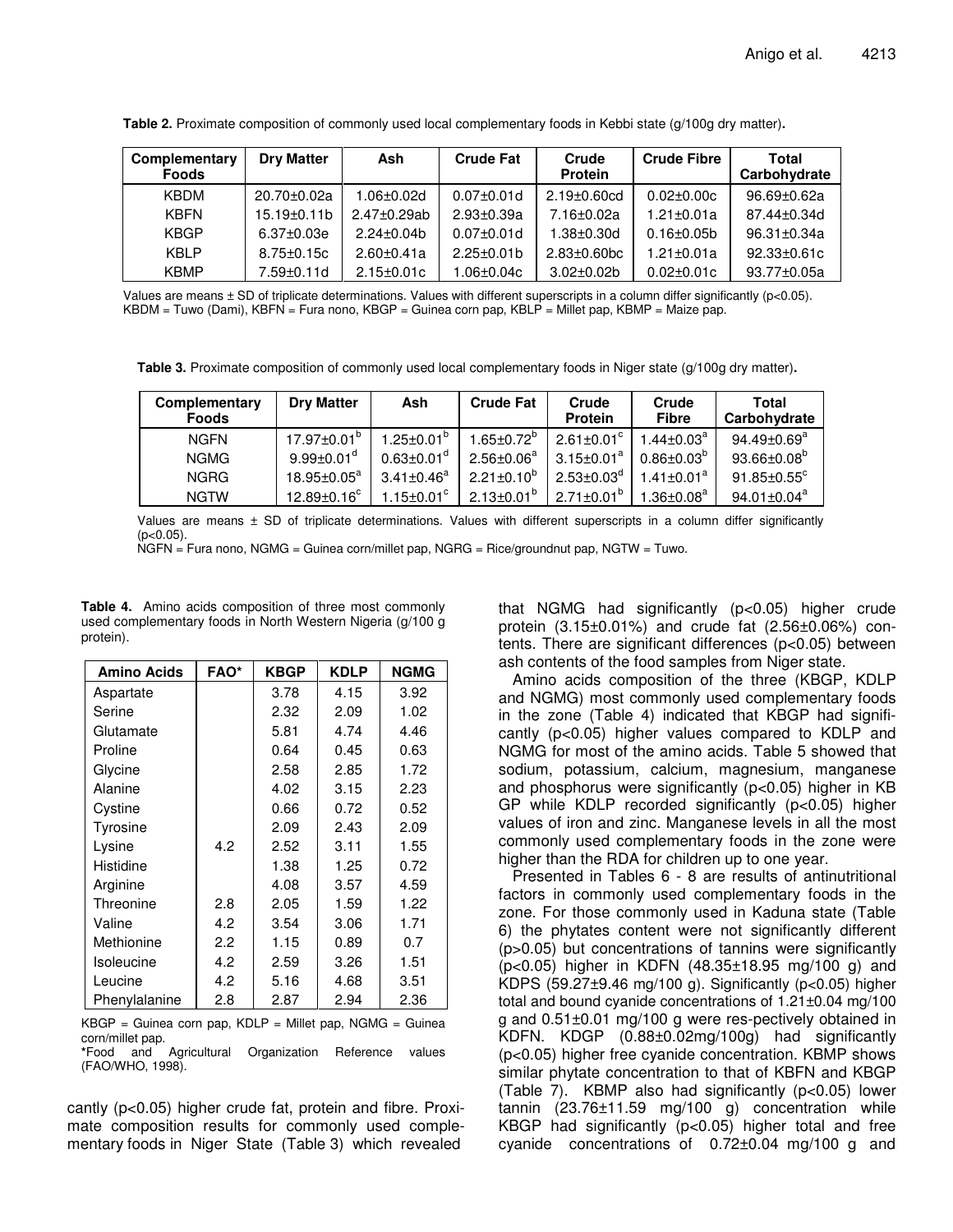| <b>Complementary foods</b>      | Na                  |              | Cа                 | Mg          | P            | Mn          | Fe          | Zn                |
|---------------------------------|---------------------|--------------|--------------------|-------------|--------------|-------------|-------------|-------------------|
| RDA (Up to $1yr$ ) <sup>+</sup> | 120                 | 500          | 400                | 40          | 300          | $0.3 - 0.6$ |             | 5                 |
| <b>KBGP</b>                     | $150.47^{\text{a}}$ | $217.78^{a}$ | $87.11^a$          | $74.21^a$   | $171.32^{a}$ | $3.47^{a}$  | $17.82^c$   | $5.78^{b}$        |
| <b>KDLP</b>                     | $73.74^{b}$         | $99.64^{b}$  | 79.71 <sup>a</sup> | $36.52^{b}$ | $91.97^{b}$  | $2.99^{b}$  | $33.88^{a}$ | $7.47^{\rm a}$    |
| <b>NGMG</b>                     | $73.78^{b}$         | $99.70^{b}$  | $31.90^{b}$        | $28.24^{b}$ | $92.03^{b}$  | $2.99^{b}$  | $21.93^{b}$ | 4.16 <sup>c</sup> |
| <b>SEM</b>                      | 14.76               | 22.73        | 13.53              | 8.17        | 15.27        | 0.09        | 2.78        | 0.55              |

**Table 5.** Mineral element concentration of three most commonly used complementary foods in North Western Nigeria (mg/100g dry matter).

Values with different superscripts in a column differ significantly ( $p<0.05$ ). KBGP = Guinea corn pap, KDLP = Millet pap, NGMG = Guinea corn/millet pap, SEM = Standard error of means, <sup>+</sup>Recommended dietary allowance (Guthrie, 1989).

**Table 6.** Antinutritional factors in commonly used complementary foods in Kaduna State (mg/100 g).

| <b>Complementary Foods</b> | <b>Phytates</b>              | <b>Tannins</b>           | <b>Total cyanide</b>         | <b>Free cvanide</b>          | <b>Bound cyanide</b>         |
|----------------------------|------------------------------|--------------------------|------------------------------|------------------------------|------------------------------|
| <b>KDGP</b>                | $0.05 \pm 0.01$ <sup>a</sup> | 26.49±9.46 <sup>bc</sup> | $0.99 \pm 0.02^{\circ}$      | $0.88 \pm 0.02^a$            | $0.11 \pm 0.01$ <sup>c</sup> |
| <b>KDMP</b>                | $0.05 \pm 0.01^a$            | 26.49±9.46 <sup>bc</sup> | $0.68 + 0.04^c$              | $0.45 \pm 0.02$ <sup>c</sup> | $0.22 \pm 0.02^b$            |
| <b>KDFN</b>                | $0.06 \pm 0.02$ <sup>a</sup> | $48.35 \pm 18.95^{ab}$   | $1.21 \pm 0.04^a$            | $0.70 \pm 0.05^{\circ}$      | $0.51 \pm 0.01^a$            |
| <b>KDLP</b>                | $0.04 \pm 0.01^a$            | $12.95 \pm 5.79^{\circ}$ | $0.30 \pm 0.04^{\circ}$      | $0.05 \pm 0.01$ <sup>d</sup> | $0.05 \pm 0.01$ <sup>d</sup> |
| <b>KDPS</b>                | $0.09 \pm 0.02$ <sup>a</sup> | $59.27 + 9.46^a$         | $0.61 \pm 0.09$ <sup>c</sup> | $0.53 \pm 0.27 ^{bc}$        | $0.29 \pm 0.10^{b}$          |

Values are means ± SD of triplicate determinations. Values with different superscripts in a column differ significantly (p<0.05). KDFN = Fura with nono, KDGP = Guinea corn pap, KDLP = Millet pap, KDMP = Maize pap, KDPS = Maize Porriage (pate).

**Table 7.** Antinutritional factors in commonly used complementary foods in Kebbi State (mg/100 g).

| <b>Complementary Foods</b> | <b>Phytates</b>         | Tannins                       | <b>Total cvanide</b>    | Free cyanide            | <b>Bound cvanide</b>         |
|----------------------------|-------------------------|-------------------------------|-------------------------|-------------------------|------------------------------|
| <b>KBFN</b>                | $0.11 \pm 0.01^a$       | $68.83 \pm 5.79$ <sup>a</sup> | $0.24 \pm 0.01^{\circ}$ | $0.21 \pm 0.02^{\circ}$ | $0.03 \pm 0.01^{ab}$         |
| <b>KBGP</b>                | $0.12 \pm 0.02^a$       | 56.54±11.59 <sup>ab</sup>     | $0.72 \pm 0.04^a$       | $0.65 \pm 0.04^a$       | $0.06 \pm 0.02$ <sup>a</sup> |
| KBI P                      | $0.04 \pm 0.01^{\circ}$ | $44.25 + 5.79^{\circ}$        | $0.21 \pm 0.02^{\circ}$ | $0.18 \pm 0.02^{\circ}$ | $0.03 \pm 0.02^{ab}$         |
| <b>KBMP</b>                | $0.11 \pm 0.00^a$       | $23.76 \pm 11.59^{\circ}$     | $0.18 \pm 0.02^{\circ}$ | $0.17 \pm 0.01^{\circ}$ | $0.01 \pm 0.00^{\circ}$      |

Values are means ± SD of triplicate determinations. Values with different superscripts in a column differ significantly (p<0.05).  $KBFN = Fur$ a with nono,  $KBGP = Guinea$  corn pap,  $KBLP = Millet$  pap,  $KBMP = Maize$  pap.

0.65±0.01 mg/100 g respectively. Bound cyanide concentrations of KBGP (0.06 $\pm$ 0.02 mg/100 g) and KBMP (0.01 $\pm$ 0.00 mg/100 g) were significantly different (p<0.05). Phytate content of commonly used complementary foods in Niger state (Table 8) was significantly (p<0.05) higher in NGRG (0.17±0.00 mg/100 g). Concentration of tannins (56.54±11.59 mg/100 g), total cyanide (0.76±0.01 mg/100 g) and free cyanide  $(0.74 \pm 0.01 \text{ mg}/100 \text{ g})$  were significantly (p<0.05) higher in NG MG while NGTW (0.14± 0.02 mg/100 g) recorded significantly higher bound cyanide concentration (p<0.05).

#### **DISCUSSION**

Traditional cereals and grain legume crops play important roles in the diet of many people in Africa and Asia, and are major sources of proteins, carbohydrates, vitamins and minerals hence traditional weaning foods are based

on them (Mbofung and Fombang, 2003). Results from this study showed the commonly used complementary foods in the zone are cereal based with very low crude protein values (Tables 1-3) compared to the RDA value of 13-14 g/day (NRC, 1989) for infants up to 1 year of age. Crude fat contents obtained were also very low (Tables 1-3) and will not be able to meet the RDA value of 10-25 g/day for infants (NRC, 1989). According to Oguntona and Akinyele (1995) a dry weight estimate of 65 g is the daily intake of local weaning foods by a 6 months old infant through which the child is expected to meet the RDA. Hence to meet the 25 g RDA requirement for fat the complementary foods need to contain 38.46 g/100 g. This result is in line with the report of FAO (2001) that the first weaning food a baby eats is usually a soft or semi-liquid food made from starchy staple but a plain porridge prepared from cereals and water is not sufficiently rich in energy and it lacks protein and essential vitamins and that it is important to add other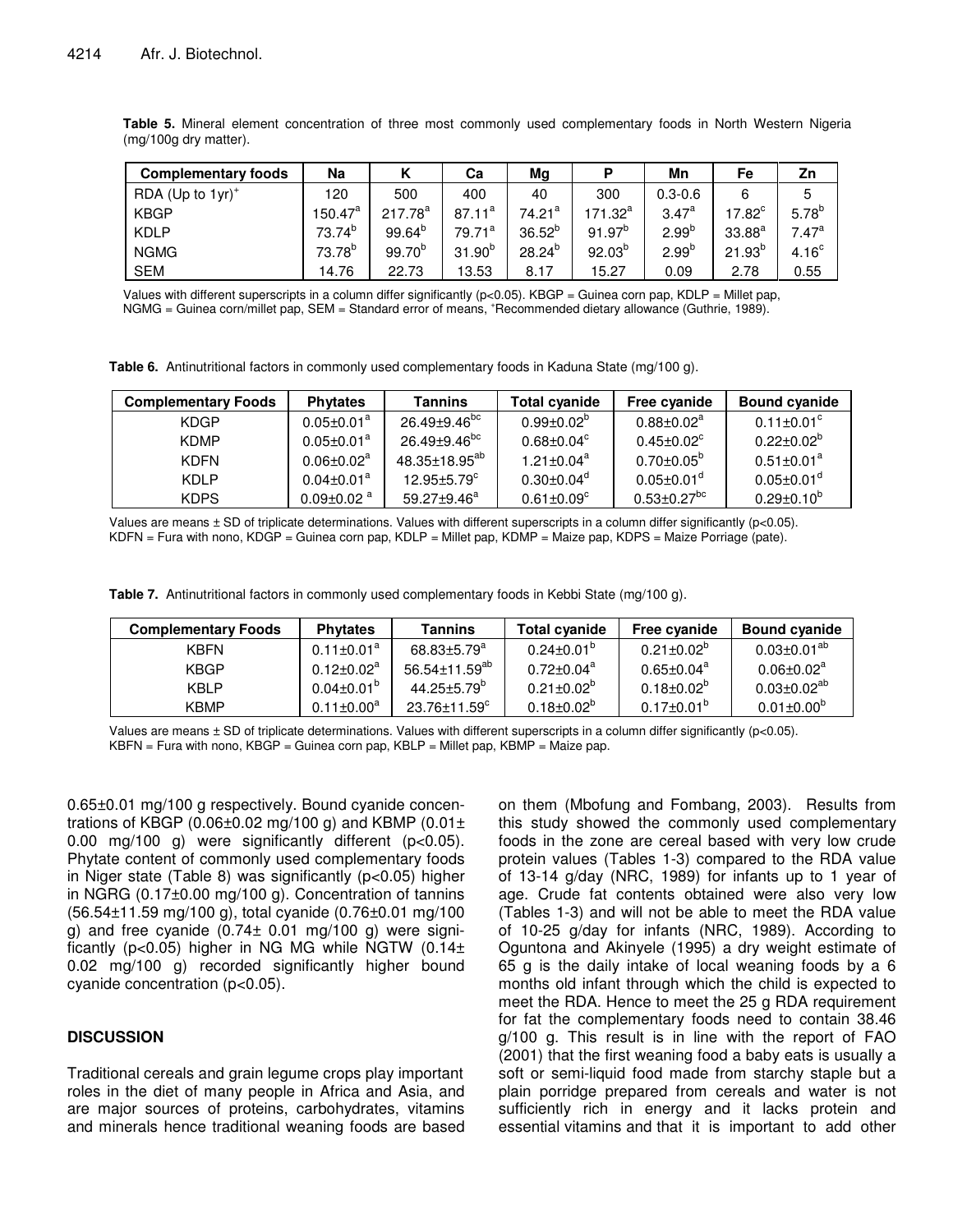| <b>Complementary Foods</b> | <b>Phytates</b>         | Tannins                      | <b>Total cyanide</b>         | <b>Free cyanide</b>          | <b>Bound cyanide</b>    |
|----------------------------|-------------------------|------------------------------|------------------------------|------------------------------|-------------------------|
| <b>NGFN</b>                | $0.05 \pm 0.01^{\circ}$ | 23.76±11.59 <sup>b</sup>     | $0.36 \pm 0.04^{\circ}$      | $0.33 \pm 0.02^{\circ}$      | $0.03 \pm 0.01^{\circ}$ |
| <b>NGMG</b>                | $0.11 \pm 0.09^{ab}$    | $56.54\pm11.59^{\mathrm{a}}$ | $0.76 \pm 0.01$ <sup>a</sup> | $0.74 \pm 0.01^a$            | $0.02 \pm 0.01^{\circ}$ |
| <b>NGRG</b>                | $0.17 \pm 0.00^a$       | 37.42±9.46 <sup>ab</sup>     | $0.21 \pm 0.02$ <sup>c</sup> | $0.18 \pm 0.02$ <sup>c</sup> | $0.04 \pm 0.02^{\circ}$ |
| <b>NGTW</b>                | $0.12 \pm 0.02^{\circ}$ | $40.25 \pm 5.79^\text{ab}$   | $0.32 \pm 0.02^{\circ}$      | $0.18 \pm 0.02$ <sup>c</sup> | $0.14 \pm 0.02^a$       |

**Table 8.** Antinutritional factors in commonly used complementary foods in Niger State (mg/100 g).

Values are means  $\pm$  SD of triplicate determinations. Values with different superscripts in a column differ significantly ( $p$ <0.05). NGFN = Fura with nono, NGMG = Guinea corn/millet pap, NGRG = Rice/groundnut pap, NGTW = Tuwo.

foods like protein-rich legumes. Innocenti declaration (1990) stated that children from 6 months of age should continue to be breastfed and receive appropriate complementary foods that are adequately rich in energy and micronutrients, prepared and stored in hygienic conditions to reduce the risk of contamination (Allen and Gillespie, 2001). Access to nutritionally adequate and safe diet at all times is one of the most basic rights of individual, yet for significant households in Africa this remains difficult to achieve (FAO, 2001).

Most of the values obtained for the essential amino acids in the local complementary foods fell short of the FAO reference values (Table 4). This short-fall can limit growth and brain development of the children due to unavailable of these amino acids for use in the metabolic processes of the body (Solomon, 2005). Only leucine and phenylalanine in KBGP and KDLP met the FAO reference values while levels of lysine and methionine in the commonly used complementary foods were below the international reference values of 4.2 and 2.2 for lysine and methionine respectively (FAO/WHO, 1998). Protein-Protein Energy Malnutrition (PEM) has continued to pose challenges in Nigeria due to poor feeding practices and low quality of protein as a result of deficiency in essential amino acids and low protein digestibility (Nnakwe, 1995) which is commonly found in plant-based single diets (Temple et al., 1996). FAO/WHO (2001) reported that special emphasis should be placed on the micronutrient composition, nutrient bioavailability and utilization of local diets and also in the form these diets are actually consumed by the people. The mineral contents of the commonly used complementary foods in the zone were observed to be low except for iron and zinc which met the RDA values (Table 5). These short-falls could either be attributed to nutrient loss during processing, or poor micronutrient content of the plant-based diets (Solomon, 2005). Cereals and tuber-based foods constitute the main staples for most populations of the world at risk of micronutrient deficiencies (FAO/WHO, 2001) which is what was shown by this study. A lack of sufficient micronutrients in the diet affects the health and development of children and results in potentially life-threatening deficiency diseases such as anemia and vitamin A deficiency (FAO, 2001). A positive calcium balance is required throughout growth, particularly during the first two years of life and children of this age group are always at risk of calcium deficiency (FAO/WHO, 2001). In the weaning period, the iron requirements in relation to energy intake are the highest of the lifespan and the rapidly growing weaning infant has no iron stores and has to rely on dietary iron (FAO/WHO, 2001).

The presence of antinutritional factors such as phytates and tannins in foods like complementary foods has been reported to constitute an important handicap to the effective utilization of its nutrients in human nutrition (Mbofung et al., 1990). Most cereal-based diets have poor bioavailability of nutrients as a result of the presence of antinutritional factors such as phytates and tannins. Phytate (myo-inositol hexaphosphate) is an abundant plant constituent, comprising 0.5 to 6% of all cereals, nuts, legumes and oil seeds and normally found in the form of complexes with polyvalent cations, like iron, zinc, calcium and magnesium, and proteins (Urbano et al., 2000). Zinc absorption is inhibited by consumption of diets high in phytate, such as diets based on unrefined cereal (WHO, 1996). Phytates level in the commonly used complementary foods in states studied (Tables 6-8) were low and less than the 1% phytates reported to interfere with mineral availability (Erdman, 1979). Concentration of tannins in the commonly used complementtary foods (Tables 6-8) were lower than the 20 mg/100 g tannins reported in Tombrown (Plahar and Annan, 1994) indicating less unpleasant, dry and bitter mouth feeling caused by tannins which usually leads to reduced food intake and body growth (Fasuyi, 2005). The levels of cyanide in most of the commonly used complementary foods in the zone (Tables 6-8) were below the 1 mg/100 g safe level reported by FAO/WHO (1998), and cyanide lethal dose of 0.5 to 3.5 mg/kg human body weight.

## **Conclusion**

Protein intake of children in the zone is low because their diet is mainly cereal-based with no supplementation. There is a need to increase programmatic approaches for the promotion of improved complementary feeding practices through increased availability as well as use of lowcost indigenous high-quality home-prepared complementary foods.